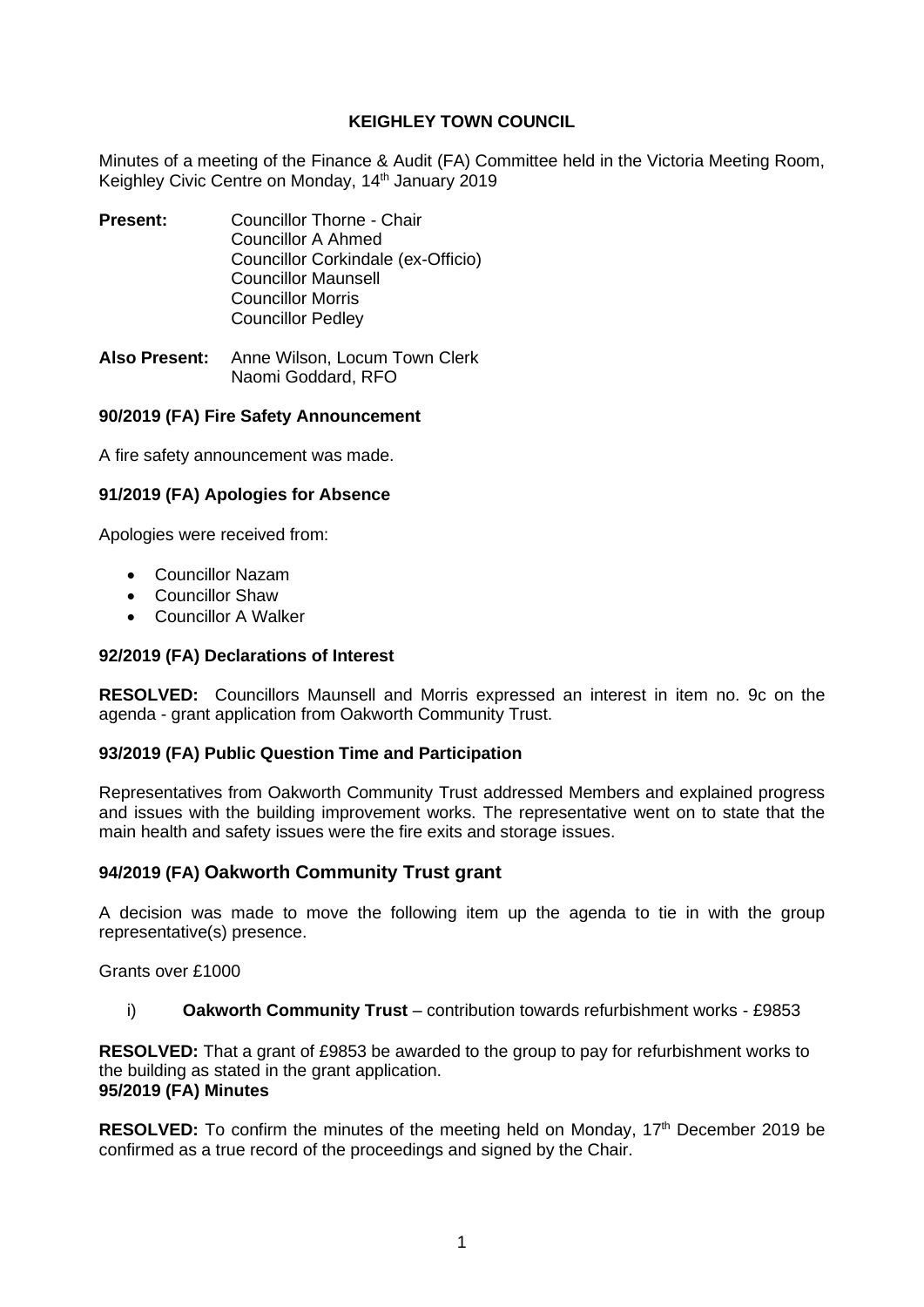# **96/2019 (FA) Budget 2019/2020**

- **RESOLVED:** i) That the budget be approved at a total figure of £826.613 as per meeting report subject to the clarifications discussed at the meeting.
	- ii) That the precept be increased by 0% and that the shortfall in the budget of £181,212 be taken from ear-marked and general reserves.

# **97/2019 (FA) Financial Reports**

**RESOLVED:** That the report and list of cheques for signing be received and approved.

# **98/2019 (FA) Ward Improvement Fund**

a) **Hainworth Wood Community Centre** - to assist with general maintenance - £1000. Cllr Khan.

**RESOLVED**: that £1000 be granted towards general maintenance at Hainworth Community Centre.

b) **Exley Head Methodist Church** – Church Noticeboard - £174. Cllr M Walker.

**RESOLVED**: that £174 be granted towards a noticeboard at Exley Church.

c) **Dementia Friendly Keighley** – contribution towards furniture and equipment - £1000. Cllr M Walker.

**RESOLVED**: that £1000 be granted as a contribution towards furniture and equipment.

d) **Green Crescent Charity** – events equipment – £1000 grant. Cllr S Ahmed

**RESOLVED**: that £1000 be granted as a contribution towards events equipment.

e) **Green Crescent Charity** – liability insurance for events – £1000 grant. Cllr A Ahmed

**RESOLVED**: that £1000 be granted for events liability insurance.

f) **Afternoon tea** – 75th anniversary of death of Canadian aircrew at Jewitt Lane, Oakworth - £450 grant. Cllr Corkindale.

**RESOLVED**: that £450 be granted for the above event.

g) **RESOLVED**: it was further resolved that the ward improvement fund form should be amended so that it includes 'cheques to be made payable to'.

### **99/2019 (FA) Grants**

a) **Acorn Fund applications**

 **99.1.1 Inn Churches** – contribution towards running cost of homeless shelter - **£250**

**RESLOVED:** to ratify the above Acorn Fund grant application(s).

b) **Oak Fund applications**

**99.2.1** - **Cliffe Castle Support Group** – contribution towards CCTV - £900